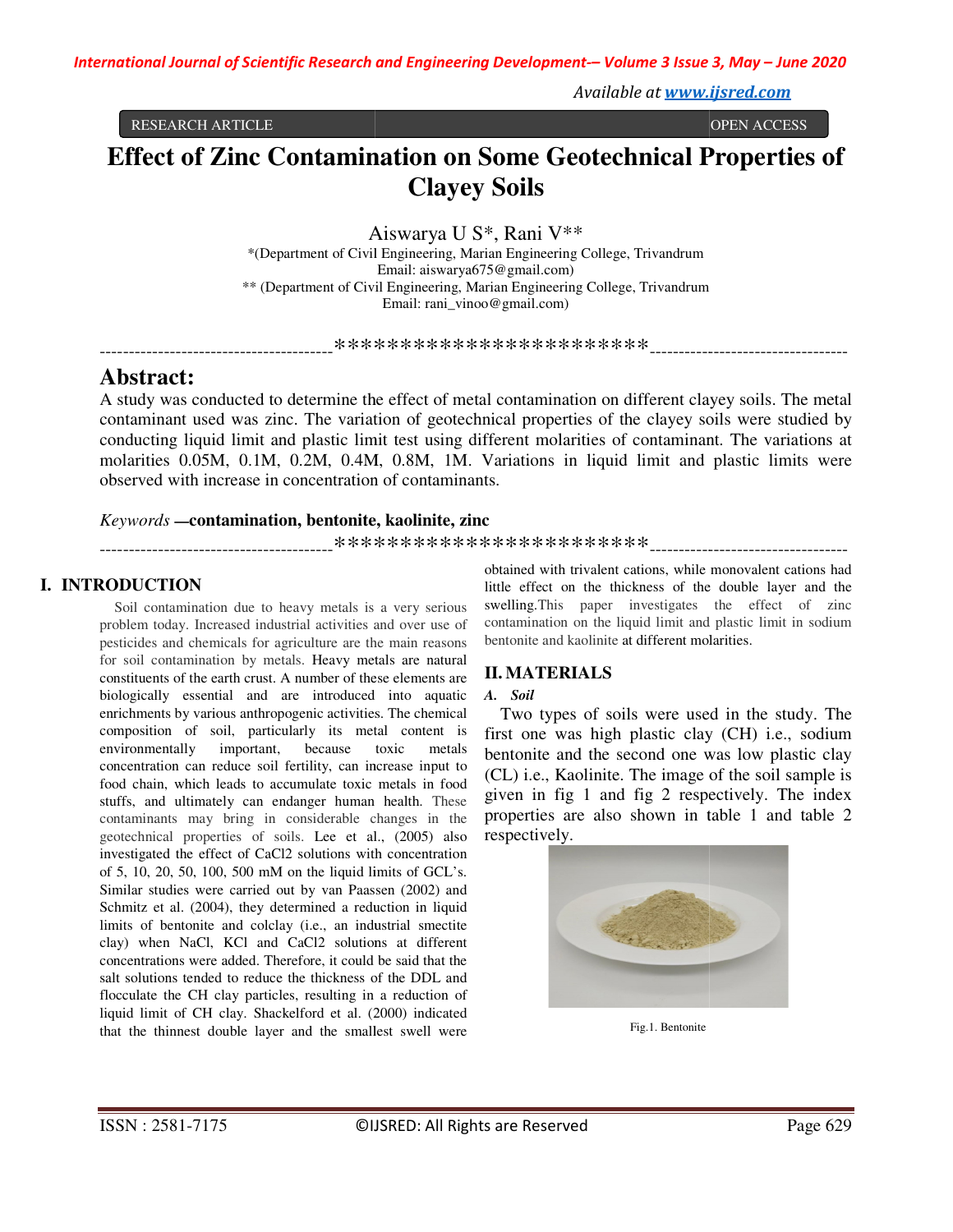#### *International Journal of Scientific Research and Engineering Development Development-– Volume 3 Issue 3 3, May – June 2020 Available at www.ijsred.com*

Table 1 Properties of Bentonite

| <b>SOIL PROPERTIES</b>           | <b>VALUES</b> |
|----------------------------------|---------------|
| Specific gravity                 | 2.59          |
| Liquid limit $(\%)$              | 336           |
| Plastic limit $(\%)$             | 47            |
| Shrinkage limit $(\%)$           | 12.4          |
| Plasticity index $(\% )$         | 289           |
| IS classification                | CН            |
| Percentage clay $(\%)$           | 82            |
| UCS (KPa)                        | 45.9          |
| OMC $(\%)$                       | 38            |
| Dry density $(KN/m^3)$           | 12.65         |
| Coefficient Of Permeability(m/s) | 3.2x10        |



Fig.2. Kaolinite

| Table 2                 |  |  |
|-------------------------|--|--|
| Properties of kaolinite |  |  |

| Specific gravity                                                                                                                             |                      |
|----------------------------------------------------------------------------------------------------------------------------------------------|----------------------|
|                                                                                                                                              | 2.59                 |
| Liquid limit (%)                                                                                                                             | 336                  |
| Plastic limit (%)                                                                                                                            | 47                   |
| Shrinkage limit (%)                                                                                                                          | 12.4                 |
| Plasticity index (%)                                                                                                                         | 289                  |
| IS classification                                                                                                                            | CН                   |
| Percentage clay (%)                                                                                                                          | 82                   |
| UCS (KPa)                                                                                                                                    | 45.9                 |
| OMC $(\%)$                                                                                                                                   | 38                   |
| Dry density $(KN/m^3)$                                                                                                                       | 12.65                |
| Coefficient Of Permeability(m/s)                                                                                                             | $3.2x10^{-10}$       |
|                                                                                                                                              |                      |
|                                                                                                                                              |                      |
| Fig.2. Kaolinite                                                                                                                             |                      |
| Table 2                                                                                                                                      |                      |
| Properties of kaolinite                                                                                                                      |                      |
|                                                                                                                                              | <b>VALUES</b><br>2.6 |
|                                                                                                                                              | 34                   |
|                                                                                                                                              | 23                   |
|                                                                                                                                              | 14.1                 |
|                                                                                                                                              | CL                   |
| <b>SOIL PROPERTIES</b><br>Specific gravity<br>Liquid limit (%)<br>Plastic limit (%)<br>Shrinkage limit (%)<br>IS classification<br>UCS (KPa) | 63                   |
| OMC (%)                                                                                                                                      | 20                   |
|                                                                                                                                              |                      |
|                                                                                                                                              | 1.357                |
| Dry density (g/cc)<br>Percentage of clay (%)<br>Percentage of silt (%)                                                                       | 66<br>23             |

#### *B. Contaminant used*

samples zinc acetate was used. Detain<br>contaminant used is given in table 3.

| ------<br>Details of contaminant used |                                 |                         |                                |  |
|---------------------------------------|---------------------------------|-------------------------|--------------------------------|--|
| <b>Parameters</b>                     | <b>Constituent salt</b><br>used | <b>Chemical formula</b> | Molecular<br>weight<br>(g/mol) |  |
| Zinc                                  | Zinc<br>Acetate                 | $Zn(CH_2COO)$ , $H_2O$  | 219.49                         |  |

Table 3

#### *C. Test procedure*

In this study the soil was contaminated using zinc acetate. The soils was contaminated using different molarities of contaminants i.e., 0.05M, 0.1M, 0.2M, 0.4M, 0.8M, 1M. The liquid limit and plastic limit tests were carried out as per IS 2720 PART 5. In this study the soil was contaminated using zinc<br>acetate. The soils was contaminated using different<br>molarities of contaminants i.e., 0.05M, 0.1M, 0.2M,<br>0.4M, 0.8M, 1M. The liquid limit and plastic limit<br>tests were carri

#### **III. RESULTS AND DISCUSSIONS**

A. Variation of liquid limit in bentonite and kaolinite due *to zinc contamination.* 

Table 4 Variation of liquid limit in bentonite and kaolinite

| <b>Molarity(M)</b> | Liquid limit $(\%)$ |                  |
|--------------------|---------------------|------------------|
|                    | Sodium<br>bentonite | <b>Kaolinite</b> |
|                    | 336                 | 34               |
| 0.05               | 310                 | 33.5             |
| 0.1                | 260                 | 33               |
| 0.2                | 236                 | 33.2             |
| 0.4                | 184                 | 32               |
| 0.8                | 160                 | 30               |
|                    | 156                 | 28               |

contamination of the samples zinc acetate was used. Detail of the<br>
orthonomic variation of the contamination acetate contamination acetate was used. Detail of the samples and contamination acetate  $\frac{12.4}{25}$  and  $\frac{1}{$ The decrease in liquid limit with increase in The decrease in liquid limit with increase in concentration of Zinc in bentonite and kaolinite was due to the decrease in the negative charge. The reduction in the charge reduces the immobilized water; this is because water is attracted to the surface of the clay by electrical forces of various kinds including electrostatic attraction (Michaels, 1959). The thickness of the diffused double layer decreasesand the clays loses its water holding capacity leading to reduction in liquid limit (Shackelford et al., 2015). Parameters<br>
Constituent salt<br>
used<br>
used<br>
used<br>
Example 10<br>
C. Test procedure<br>  $\frac{Zinc}{d\rho}$ <br>  $\frac{Zinc}{d\rho}$ <br>  $\frac{Zinc}{d\rho}$ <br>  $\frac{Zinc}{d\rho}$ <br>  $\frac{Zinc}{d\rho}$ <br>  $\frac{Zinc}{d\rho}$ <br>  $\frac{Zinc}{d\rho}$ <br>  $\frac{Zinc}{d\rho}$ <br>  $\frac{Zinc}{d\rho}$ <br>  $\frac{Zinc}{d\rho}$ <br>  $\$